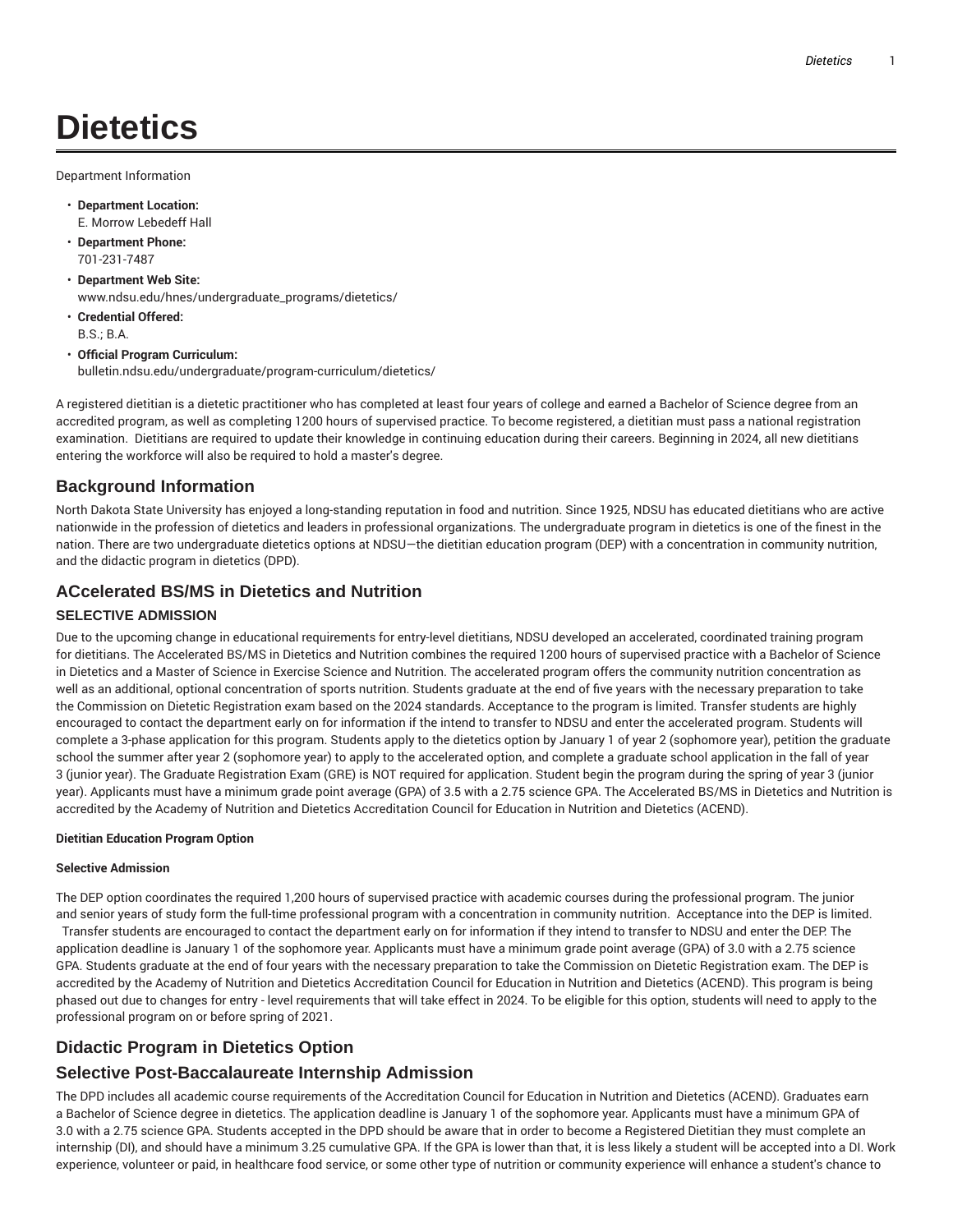receive a DI. A student is eligible to take the registration examination to become a registered dietitian following successful completion of a DI. Dietetic internships are available across the United States and range in length from six to 12 months. This program is also accredited by ACEND.

### **Career Opportunities**

Dietitians are employed in facilities such as hospitals, clinics and long-term care, providing nutrition therapy as well as food service administration. They also work in business as sales or educational professionals, for commercial and government establishments, or as dietetic practitioners in community settings and public health. Some registered dietitians work for food commodity groups such as the Dairy Council or Wheat Commission. Dietitians work in education by teaching dietetics, nutrition and food service management in colleges, universities, medical schools and public school systems. In community settings, dietitians provide counseling and nutritional services for city and county health departments, older American feeding programs, child care centers, school food service programs and in retail settings like grocery stores. Dietitians also work in wellness centers, hospitals and consulting positions as part of the health promotion team.

The practice of dietetics is continuously changing as more research is conducted on foods and on the role of food in human health. Many dietitians work in hospital settings, either in clinical management or nutrition therapy as clinical dietitians. Clinical dietitians who work in nutrition therapy assess the nutritional needs of patients, plan menus, recommend or prescribe diets and nutritional support for patients, consult with physicians and direct educational programs on nutrition and special diets. They are members of the interdisciplinary team both in healthcare and wellness facilities.

#### **Career Outlook**

Placement surveys conducted in the Department of Health, Nutrition, and Exercise Sciences at NDSU show that more than 90 percent of the dietetics graduates obtain employment in their field within four months of graduation. It should be pointed out that employment is most favorable outside of Fargo. A recent study projects there will be a continued demand for dietitians in both traditional and nontraditional areas for years to come. During college, many opportunities are available for students to obtain experience in the field. Some of those opportunities are through food service management companies, public health service and university dining services.

#### **Academic Advisement**

The Department of Health, Nutrition, and Exercise Sciences prides itself on giving individual attention and advisement to each student. A faculty advisor is assigned to each dietetics major. The academic advisor helps students set goals for their college work, helps them choose courses and encourages them to seek community work experience during their college career. In addition to the academic advisor, each incoming freshman and transfer student is assigned a student advisor to help with routine questions and to give assistance in adjusting to college life.

#### **High School Preparation**

Students interested in dietetics should have a background in the natural sciences. Strong communication skills, both oral and written, is an advantage to students considering dietetics.

#### **Scholarships**

Numerous scholarships are available through the College of Human Development and Education and the Academy of Nutrition and Dietetics. Contact the department for more information or visit: https://www.ndsu.edu/hde/hde\_scholarships/local\_state\_national\_scholarships/undergraduate/

Please note this is a sample plan of study and not an official curriculum. Actual student schedules for each semester will vary depending on start year, education goals, applicable transfer credit, and course availability. Students are encouraged to work with their academic advisor on a regular basis to review degree progress and customize an individual plan of study.

| Freshman             |                                               |                |  |  |
|----------------------|-----------------------------------------------|----------------|--|--|
| Fall                 | <b>Credits Spring</b>                         | <b>Credits</b> |  |  |
| <b>CHEM 117</b>      | 3 Humanities                                  | 3              |  |  |
| Humanities/Fine Arts | 3 Communication II                            |                |  |  |
| Communication I      | 3 Communication III                           |                |  |  |
| <b>PSYC 111</b>      | 3 HNES 141                                    | $\mathbf{1}$   |  |  |
| <b>MICR 202</b>      | 2 PSYC 211                                    | 3              |  |  |
| <b>MICR 202L</b>     | 1 Elective                                    | 3              |  |  |
|                      | 15                                            | 16             |  |  |
| Sophomore            |                                               |                |  |  |
| Fall                 | <b>Credits Spring</b>                         | <b>Credits</b> |  |  |
| <b>BIOL 220</b>      | 3 Applications are due for the DEP<br>and DPD |                |  |  |
| <b>BIOL 220L</b>     | <b>BIOC 260</b>                               | $\overline{4}$ |  |  |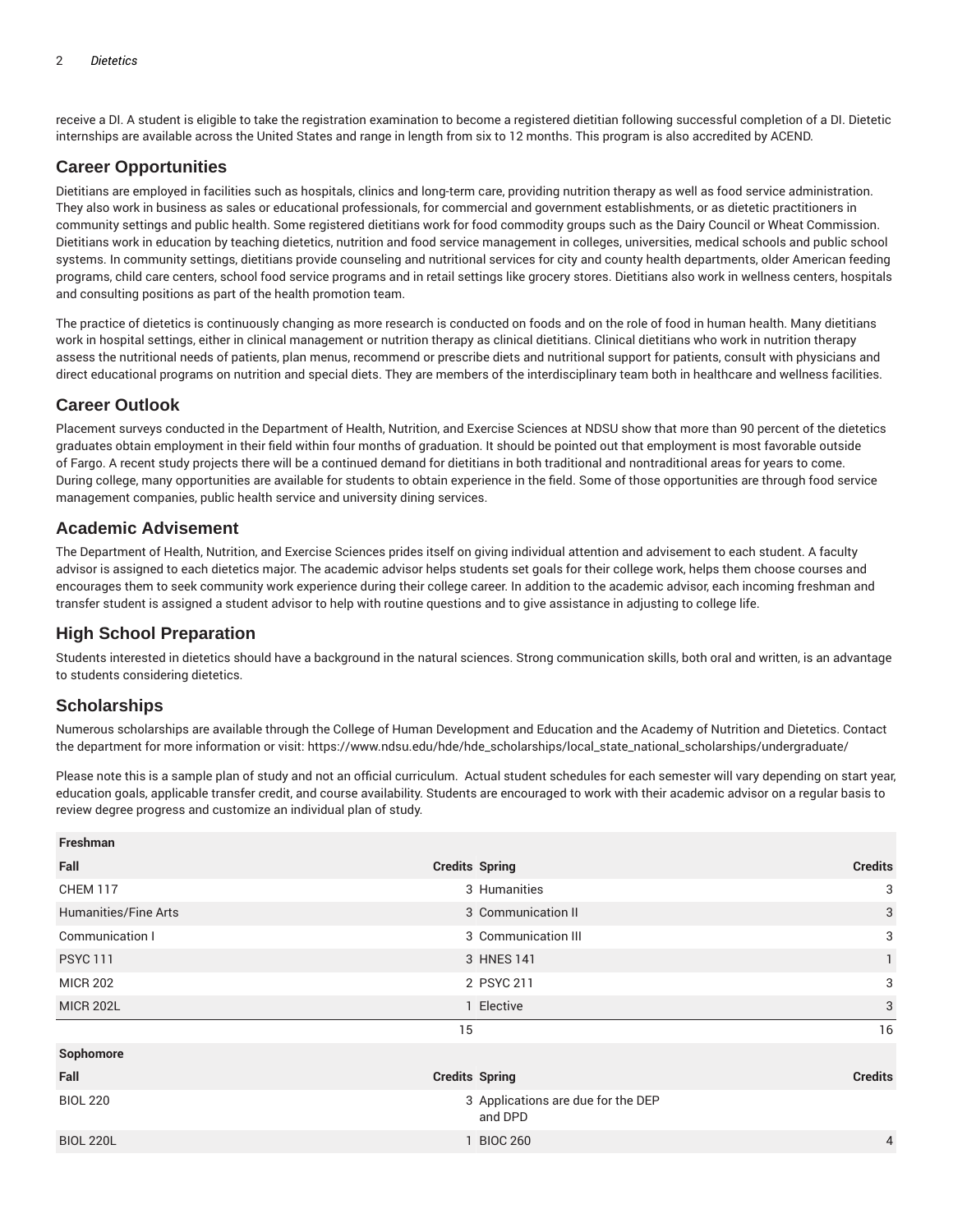| <b>HNES 250</b>  | 3 BIOL 221            | $\ensuremath{\mathsf{3}}$ |
|------------------|-----------------------|---------------------------|
| Communication IV | 3 BIOL 221L           | $\mathbf{1}$              |
| <b>HNES 291</b>  | 1 HNES 251            | 3                         |
| Elective         | 3 HNES 261            | $\mathbf{3}$              |
|                  | <b>HNES 261L</b>      | $\overline{2}$            |
|                  | 14                    | 16                        |
| Junior           |                       |                           |
| Fall             | <b>Credits Spring</b> | <b>Credits</b>            |
| <b>HNES 351</b>  | 4 HNES 354            | 4                         |
| <b>HNES 442</b>  | 3 HNES 361            | $\ensuremath{\mathsf{3}}$ |
| <b>HNES 442L</b> | 2 HNES 361L           | 3                         |
| <b>STAT 330</b>  | 3 HNES 400            | $\sqrt{3}$                |
|                  | <b>VETS 115</b>       | $\mathbf{1}$              |
|                  | Elective              | 3                         |
|                  | 12                    | 17                        |
| Senior           |                       |                           |
| Fall             | <b>Credits Spring</b> | <b>Credits</b>            |
| <b>HNES 458</b>  | 4 Elective            | 14                        |
| <b>HNES 460</b>  | 3                     |                           |
| Elective         | 8                     |                           |
| <b>HNES 481</b>  | $\mathbf{1}$          |                           |
|                  | 16                    | 14                        |

Total Credits: 120

# **Plans of Study**

Please note this is a sample plan of study and not an official curriculum. Actual student schedules for each semester will vary depending on start year, education goals, applicable transfer credit, and course availability. Students are encouraged to work with their academic advisor on a regular basis to review degree progress and customize an individual plan of study.